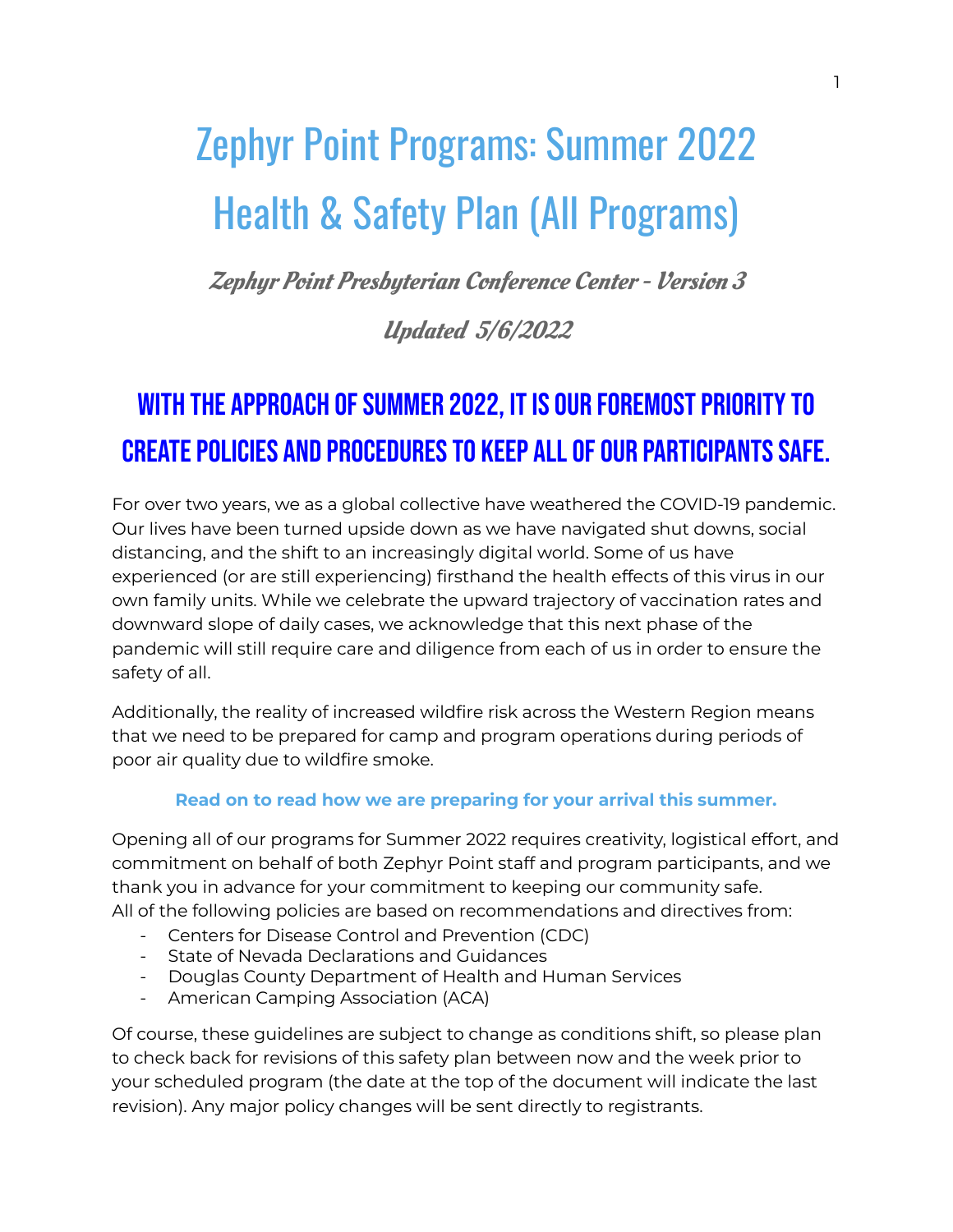# **TABLE OF CONTENTS:**

| <b>Culture of Care</b>                                                                                                                               | 3              |
|------------------------------------------------------------------------------------------------------------------------------------------------------|----------------|
| Program Participants' Commitment                                                                                                                     | $\overline{3}$ |
| Zephyr Point's Commitment                                                                                                                            | 3              |
| Youth & Family Camps (Camp Zephyr, High Camp, Family Camp, Basecamp)                                                                                 | 4              |
| Is it possible to run camp safely?                                                                                                                   | 4              |
| COVID-19 Vaccination Status Requirements                                                                                                             | 4              |
| Camp Zephyr Day Camp Vaccine Policy                                                                                                                  | 5              |
| Overnight Camps (High Camps, Family Camp, Basecamps) Vaccine Policy                                                                                  | 5              |
| Other Health and Safety Protocols (All Camps)                                                                                                        | 5              |
| Daily Health Screening                                                                                                                               | 5              |
| <b>Physical Distancing</b>                                                                                                                           | 6              |
| Masking                                                                                                                                              | 6              |
| Sanitation and Disinfection Protocols                                                                                                                | 6              |
| <b>Camp Staff Readiness</b>                                                                                                                          | 7              |
| Adult Summer Programs (Artists' Retreats, Summer Sing, Tuning @ Tahoe, Handbells, Art of                                                             |                |
| <b>Transitional Ministry)</b>                                                                                                                        | 7              |
| COVID-19 Vaccination Status Requirements                                                                                                             | 8              |
| Other Health and Safety Protocols (Adult Programs)                                                                                                   | 8              |
| Masking:                                                                                                                                             | 8              |
| <b>Physical Distancing:</b>                                                                                                                          | 9              |
| Sanitation and Disinfection Protocols:                                                                                                               | 9              |
| Sources                                                                                                                                              | 9              |
| For More Information                                                                                                                                 | 10             |
| <b>Our Commitment to Care</b>                                                                                                                        | 11             |
| Air quality and camp operations                                                                                                                      | 11             |
| Accommodations for sensitive campers or staff                                                                                                        | 12             |
| Camp cancellations                                                                                                                                   | 13             |
| <b>Frequently Asked Questions</b>                                                                                                                    | 14             |
| What happens if Zephyr Point is required to cancel camp operations?                                                                                  | 14             |
| What happens if a participant or staff member develops COVID-19-like symptoms while at<br>camp?                                                      | 14             |
| What happens if there is a positive case of COVID-19 in my program?                                                                                  | 14             |
| What do I do if I am unable to receive a negative PCR test within 3 days of arrival?                                                                 | 14             |
| Can I cancel my registration due to COVID-19 concerns and receive a refund?                                                                          | 15             |
| Do Family Camp participants who are ineligible for vaccination (under 5 years of age) need<br>to receive a negative test within 72 hours of arrival? | 15             |
| Can I cancel my registration due to wildfire smoke and receive a refund?                                                                             | 15             |
| How will Zephyr Point adjust camp operations in the case of wildfire smoke?                                                                          | 15             |
| In Summary                                                                                                                                           | 16             |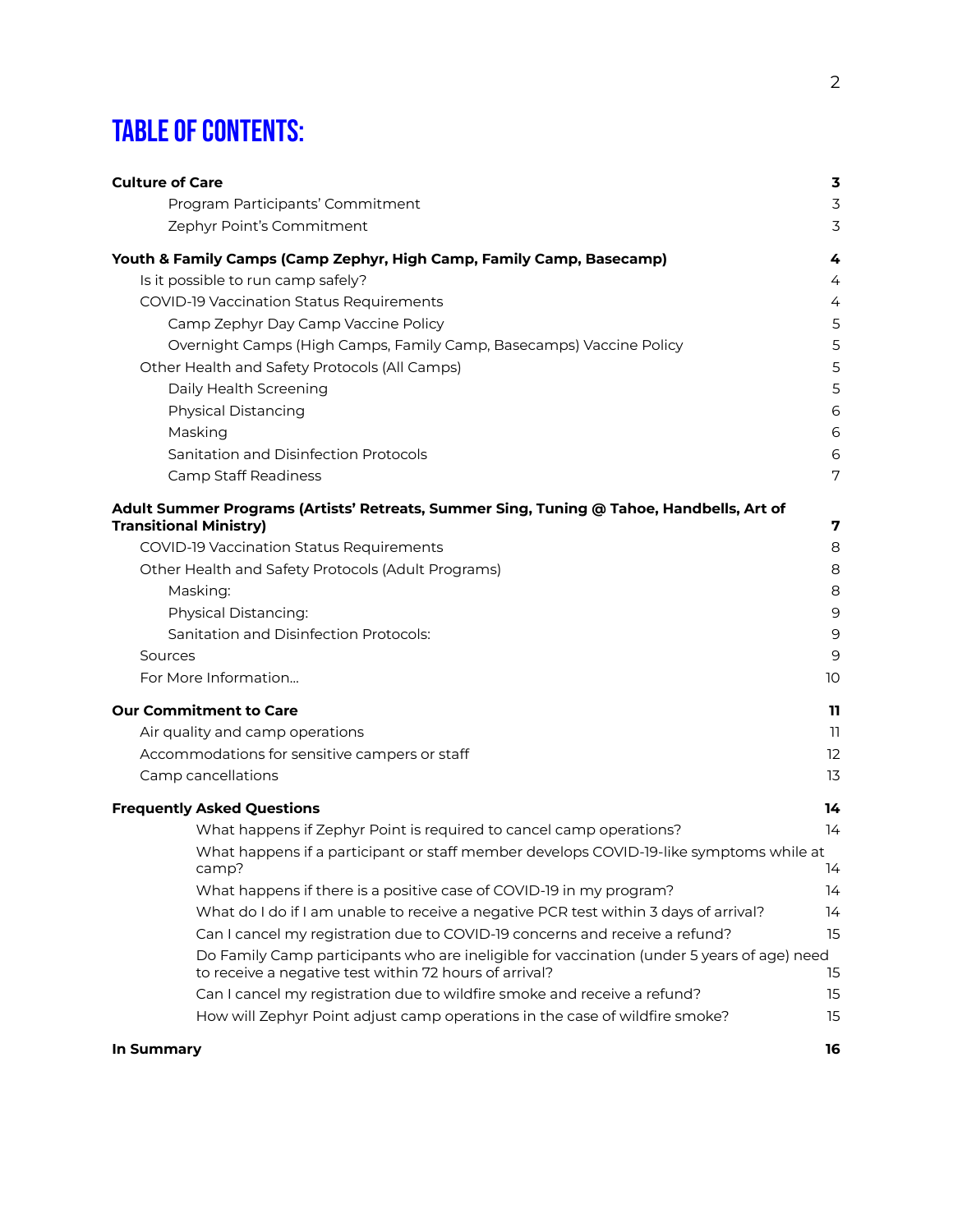# COVID-19 Policies and Procedures

# <span id="page-2-0"></span>**CULTURE OF CARE**

In order for Zephyr Point programs to operate in the midst of a pandemic, it is of the utmost importance that all of us create and commit to a **Culture of Care**. This means that we enter into a covenant together to follow all the safety policies and procedures in order to keep one another safe. Because we are only as strong as our weakest link, it is essential that we uphold the highest standards for one another. Zephyr Point is committed to meeting the needs of the most vulnerable and most risk-averse in our community. That way, our programs are available for the largest number of participants. All Summer 2022 program participants are asked to commit to meeting the highest standards for one another's comfort, despite their personal views on COVID-19, their different comfort levels, or their individual risk thresholds. These are the commitments we make to one another to create a Culture of Care:

#### <span id="page-2-1"></span>PROGRAM PARTICIPANTS' COMMITMENT

- Abide by all Zephyr Point COVID-19 policies and protocols for the program that my child or I plan to attend, understanding that they are informed by the latest federal, state, and county guidelines
- Communicate with Zephyr Point openly about my questions and any public health concerns that may arise between registration and participation
- Make every effort in the 7 days prior to and during their time at Zephyr Point to limit contact to only those in your household or "cohort"

#### <span id="page-2-2"></span>ZEPHYR POINT'S COMMITMENT

- Maintain clear and open communication regarding COVID-19 policies, protocols, and positive cases should they occur
- Establishing strict and reasonable standards of safety based on the latest federal, state, and county guidelines
- Meticulous adherence to all safety policies and procedures as promised
- Promise that all staff will also adhere to the safety measures outlined above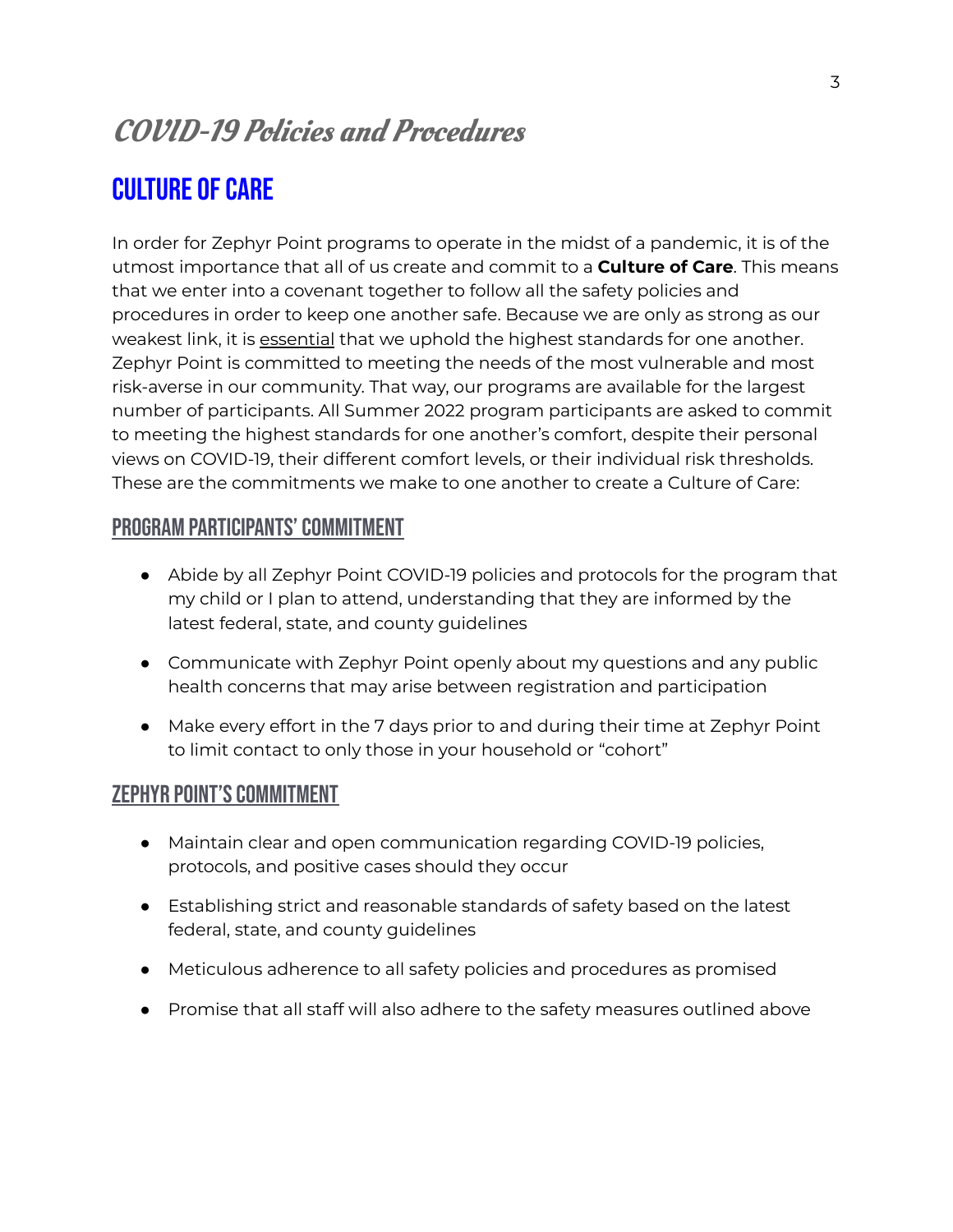# <span id="page-3-0"></span>YOUTH & FAMILY CAMPS (CAMP ZEPHYR, HIGH CAMP, FAMILY CAMP, BASECAMP)

# <span id="page-3-1"></span>IS IT POSSIBLE TO RUN CAMP SAFELY?

Camp is not a risk-free environment, but increased safety procedures and policies have been created to minimize risk and provide campers with a great summer camp experience. During Summer 2021, we were able to successfully orchestrate seven fun weeks of our Camp Zephyr Day Camp program, but made the hard decision not to host our overnight camps. With continued research and in consultation with the latest public health recommendations for Summer 2022, we are confident that with accomodations, we will be able to pull off a safe summer camp experience for both day and overnight camp offerings.

### <span id="page-3-2"></span>COVID-19 Vaccination Status Requirements

Vaccination remains the safest and most effective way to stop the spread of COVID-19. The CDC recommends that everyone 5 years and older get fully vaccinated against COVID-19. COVID-19 vaccinations are widely available for all individuals over the age of 5 years old. See [COVID-19](https://www.cdc.gov/coronavirus/2019-ncov/vaccines/recommendations/children-teens.html) Vaccines for Children and Teens for more information.

**In line with the CDC recommendations, Zephyr Point strongly recommends that all campers are fully vaccinated before attending camp.** However, due to the differing risk levels for various camp programs at Zephyr Point, vaccination requirements vary between day camp and overnight camp offerings.

#### <span id="page-3-3"></span>CAMP ZEPHYR DAY CAMP VACCINE POLICY

Data shows that the risk of transmitting the COVID-19 virus in an outdoor environment like Zephyr Point is extremely low for vaccinated and unvaccinated individuals alike. With this in mind, Camp Zephyr will run entirely outdoors and with physical distancing protocols in place. **Therefore, proof of vaccination status will not be required for Day Camp participants.**

#### <span id="page-3-4"></span>OVERNIGHT CAMPS (HIGH CAMPS, FAMILY CAMP, BASECAMPS) VACCINE POLICY

All overnight campers over 5 years of age must do one of the following before camp arrival:

1) Have received the second dose of a 2-dose vaccine series (Pfizer & Moderna) or 1 dose of a single-dose vaccine (J&J) *in the last 5 months* OR have received a booster of any vaccine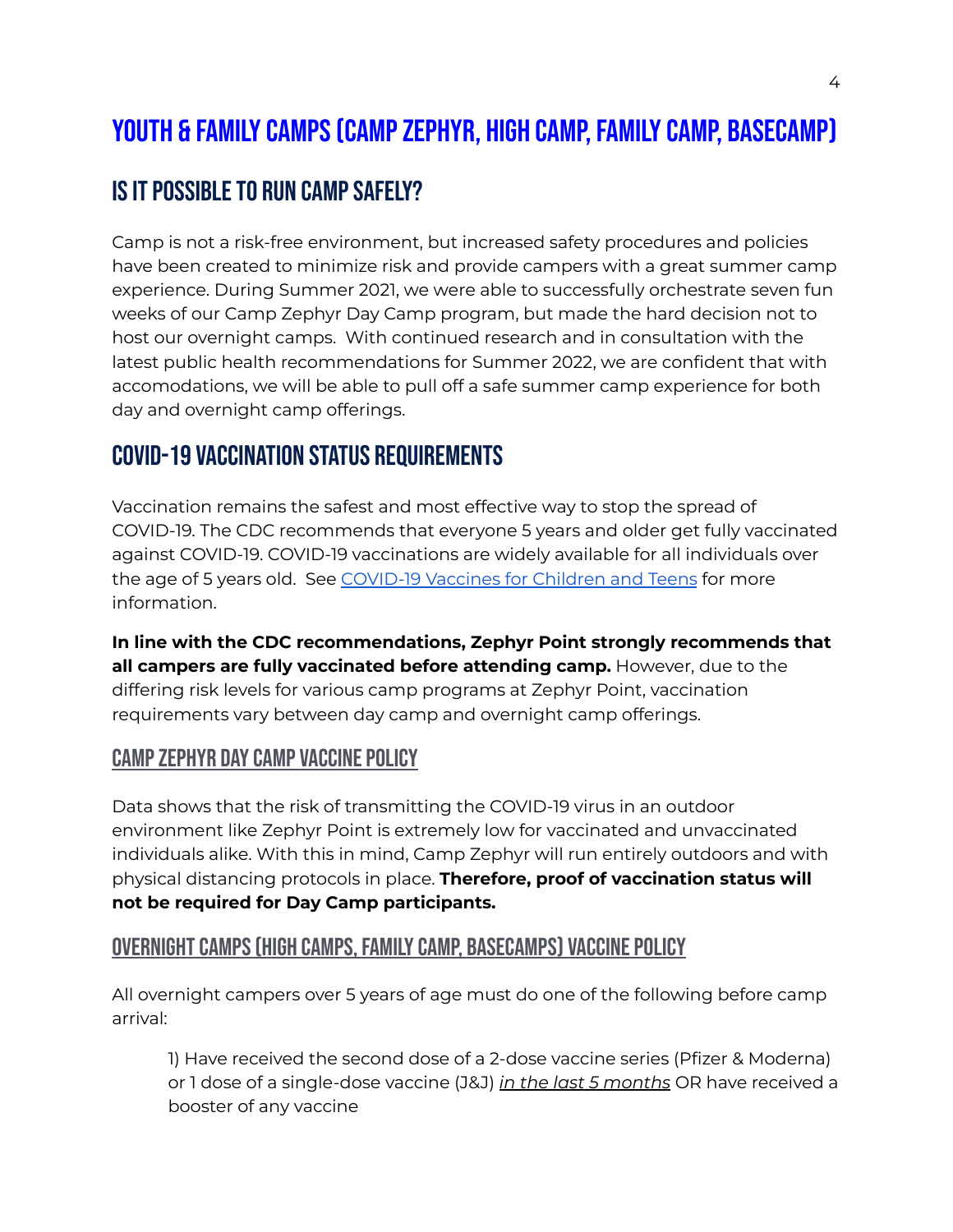2) Receive a negative PCR molecular test result (not an antigen test result) administered within 72 hours of camp arrival. **Make a plan now on how to schedule a PCR test in the 72 hours (about 3 days) prior to arrival at Zephyr Point**

3) Present "Documentation of Recovery" from COVID-19 in the last 90 days. "Documentation of Recovery" is achieved through the presentation of positive test results within the last 90 days and a letter from their healthcare provider that states that the camper is cleared to end isolation and is cleared for camp. Both the proof of positive test and letter together must be presented.

**Proof of vaccination (vaccinated campers) OR negative PCR test/Documentation of Recovery (unvaccinated campers) must be presented to the Camp Nurse upon arrival to camp.** Failure to procure a PCR test result within 72 hours of arrival will not be grounds for refund of registration fee.

# <span id="page-4-0"></span>OTHER HEALTH AND SAFETY PROTOCOLS (ALL CAMPS)

#### <span id="page-4-1"></span>Daily Health Screening

Each camper will receive a daily health screening conducted by the Camp Nurse or other Zephyr Point staff. This screen will take place upon arrival at Zephyr Point (Day Camp/Overnight Camps), at the van pickup location for those receiving transportation to camp (Day Camp), or at breakfast each morning (Overnight Camps). The camper's temperature will be recorded and they will be asked the following questions:

- 1. Have you had any COVID-19 symptoms in the last 14 days (fever, headache, cough, shortness of breath, fatigue, nausea, diarrhea, vomiting, muscle aches, sore throat, loss of taste or smell, etc.)?
- 2. Have you been in close contact with anyone who has been diagnosed with, been tested for, or been quarantined as a result COVID-19 in the last 14 days?

#### <span id="page-4-2"></span>Physical Distancing

Upon arrival at camp, campers will be split into a cohort of up to 10 other campers and one Lead Counselor. This cohort will spend the majority of the day together, and campers will be encouraged to remain 3 feet apart when within these cohorts. Additionally, we will do our best to craft activities and events that are in compliance with physical distancing guideline, especially when community transmission levels are high.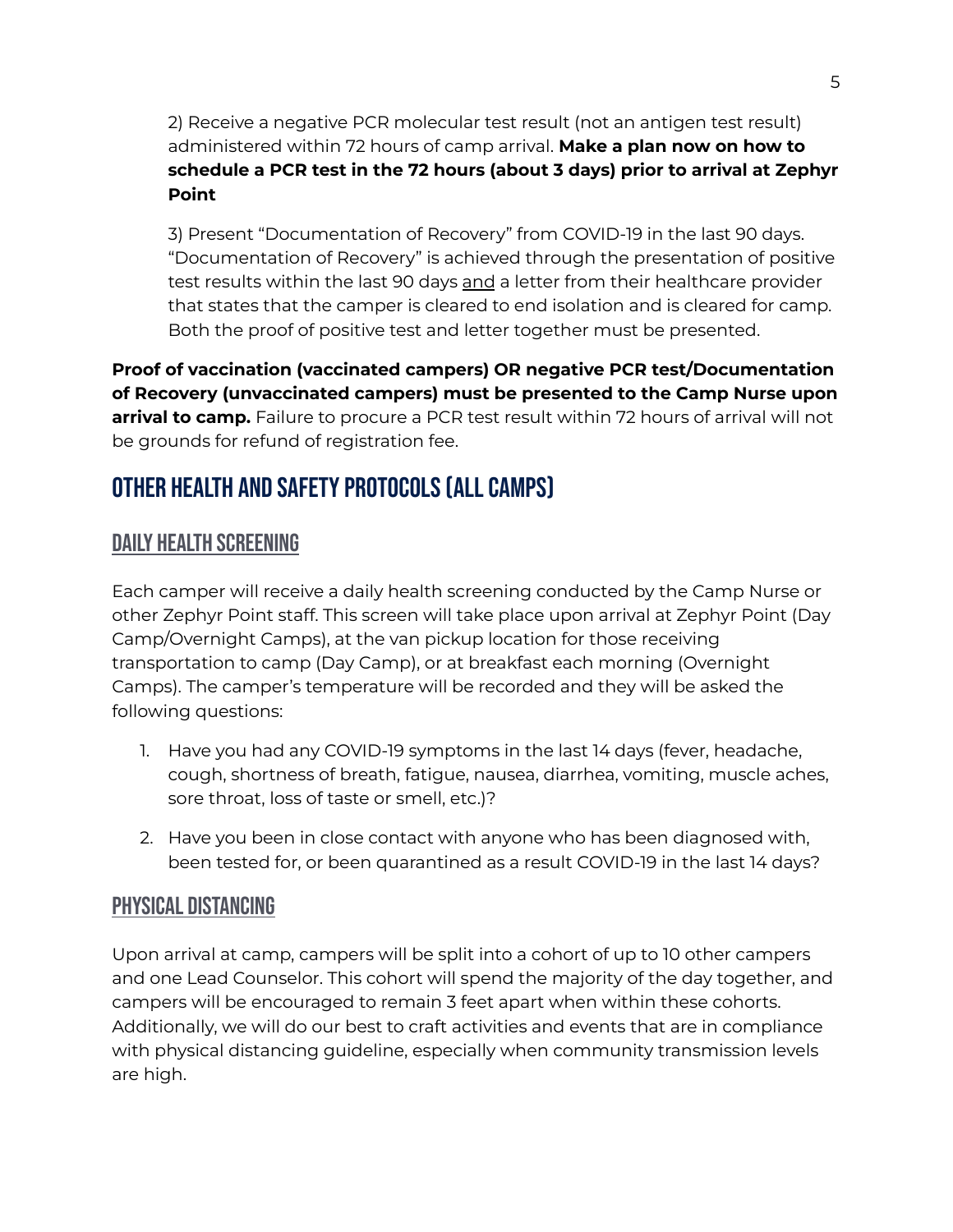<span id="page-5-0"></span>CDC guidelines state that individuals regardless of vaccination status do not need to wear masks when outdoors unless you are in an area of high community transmission. Therefore, **masks will not be required while outdoors.** If positivity rates rise to the "high transmission" category before the start of camp, this policy will be revised.

Zephyr Point will make policies for indoor masking by following the Centers for Disease Control guidance on community transmission level in Douglas County, NV.

| <b>COVID-19</b><br><b>Community Level</b> | <b>Zephyr Point Masking Measures</b>                                                                                                                                                                                       |  |  |
|-------------------------------------------|----------------------------------------------------------------------------------------------------------------------------------------------------------------------------------------------------------------------------|--|--|
| <b>Low Transmission</b>                   | Masks strongly recommended indoors for all<br>campers, but not required.<br>• Parents may choose to have their campers wear a<br>mask based on personal preference or personal<br>level of risk                            |  |  |
| Medium<br>Transmission                    | Masks required for all participants in indoor spaces<br>except when eating, drinking, or sleeping<br>• Masks are not required outdoors<br>Masks should be worn securely around nose and<br>$\bullet$<br>mouth when indoors |  |  |
| <b>High Transmission</b>                  | • N95 or KN95 masks required by all participants,<br>both indoors and outdoors (unless 6ft distance is<br>maintained)<br>Masks should be worn securely around nose and<br>mouth at all times                               |  |  |

(For more information on community transmission levels, visit the CDC COVID-19 [Community](https://www.cdc.gov/coronavirus/2019-ncov/science/community-levels.html) Levels Page.)

If a camper has a health condition that makes them unable to wear a mask, please indicate this in the medical form (to be sent via email 1 month before the start of camp) and plan to provide accompanying documentation from their healthcare provider approving this exemption at check-in on the first day of camp.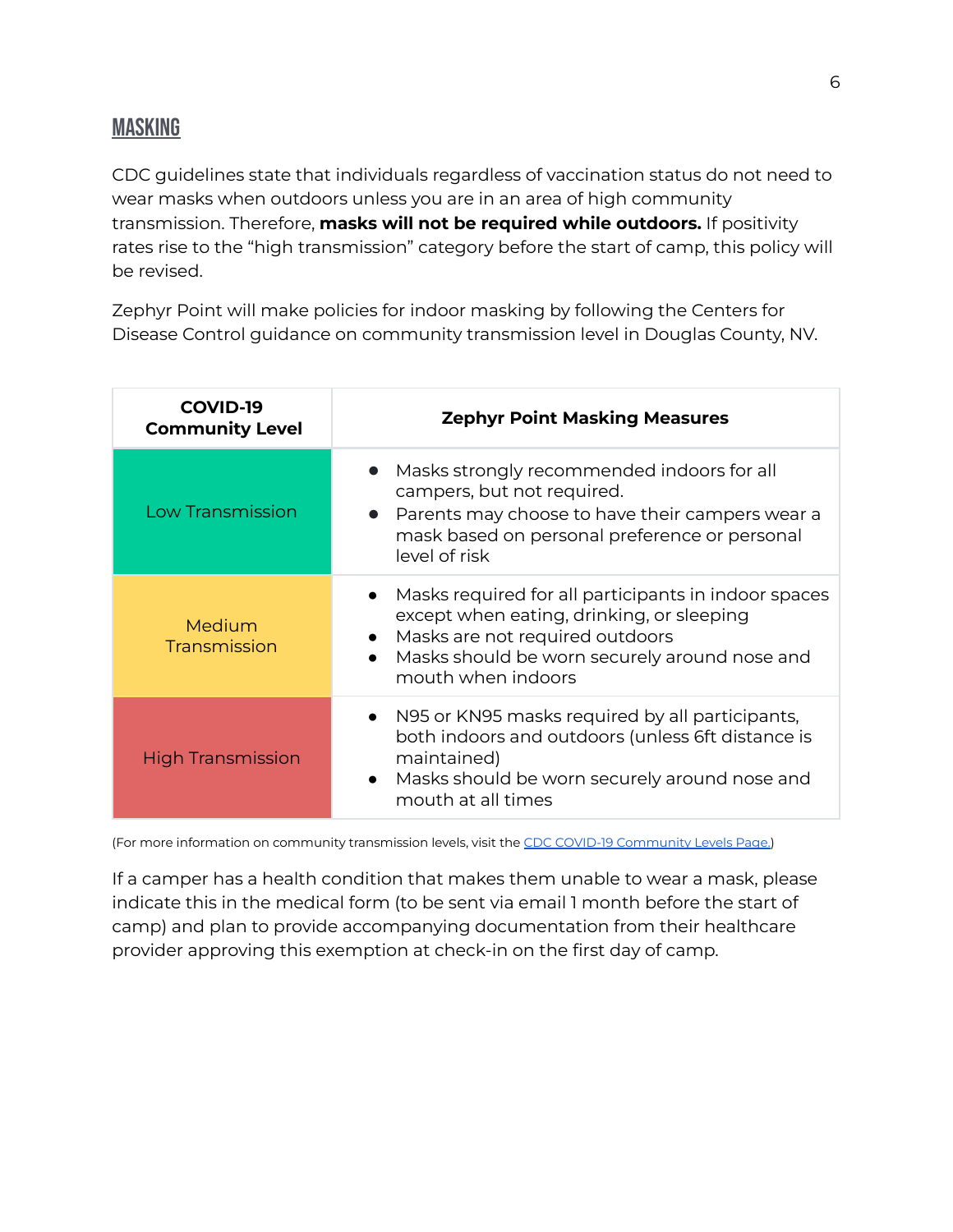#### <span id="page-6-0"></span>SANITATION AND DISINFECTION PROTOCOLS

**Handwashing & Sanitation**: All campers will be invited to participate in a hand washing and sanitization protocol between each activity period. EPA-approved hand sanitizing stations will be located at every activity area.

**Water Fountains:** Campers are encouraged to bring their own water bottle to minimize use of shared water fountains

**Surface Disinfection**: EPA-approved soaps, disinfectants, and sanitizers will be used to clean and disinfect all activities areas between group periods.

#### <span id="page-6-1"></span>**CAMP STAFF READINESS**

**Vaccinations**: All Summer Staff will be required to be fully vaccinated and boosted (if eligible) before arrival at camp.

**Daily Screening**: Staff members will receive the same screening protocol as campers each morning.

**Enhanced Training:** All camp staff will receive added training on safety, best practices, policies, and procedures around health and safety.

**Camp Nurse**: Each week, a volunteer nurse will join the staff to perform daily symptom screenings and to provide care in the case that campers develop symptoms of COVID-19.

**Weekly Testing**: Staff members will be encouraged to take regular COVID-19 tests throughout the summer.

# <span id="page-6-2"></span>ADULT SUMMER PROGRAMS (ARTISTS' RETREATS, SUMMER SING, TUNING @ TAHOE, HANDBELLS, ART OF TRANSITIONAL MINISTRY)

Adult Summer Programs at Zephyr Point bring together individuals from a wide variety of backgrounds, interests, and geographic areas for a week where they can encounter God through education, exploration, and inspiration. Each of these individual programs is developed in partnership between Zephyr Point staff and the leadership teams for each program. As your program approaches, we will develop guidelines and policies relevant to the specific needs of your group. The policies below outline the *minimum* requirements for all adult programs at Zephyr Point. **Please keep in mind that stricter regulations may be required for your program. We will do our best to notify you of these modifications as soon as they are established by Zephyr Point staff and the leadership team.**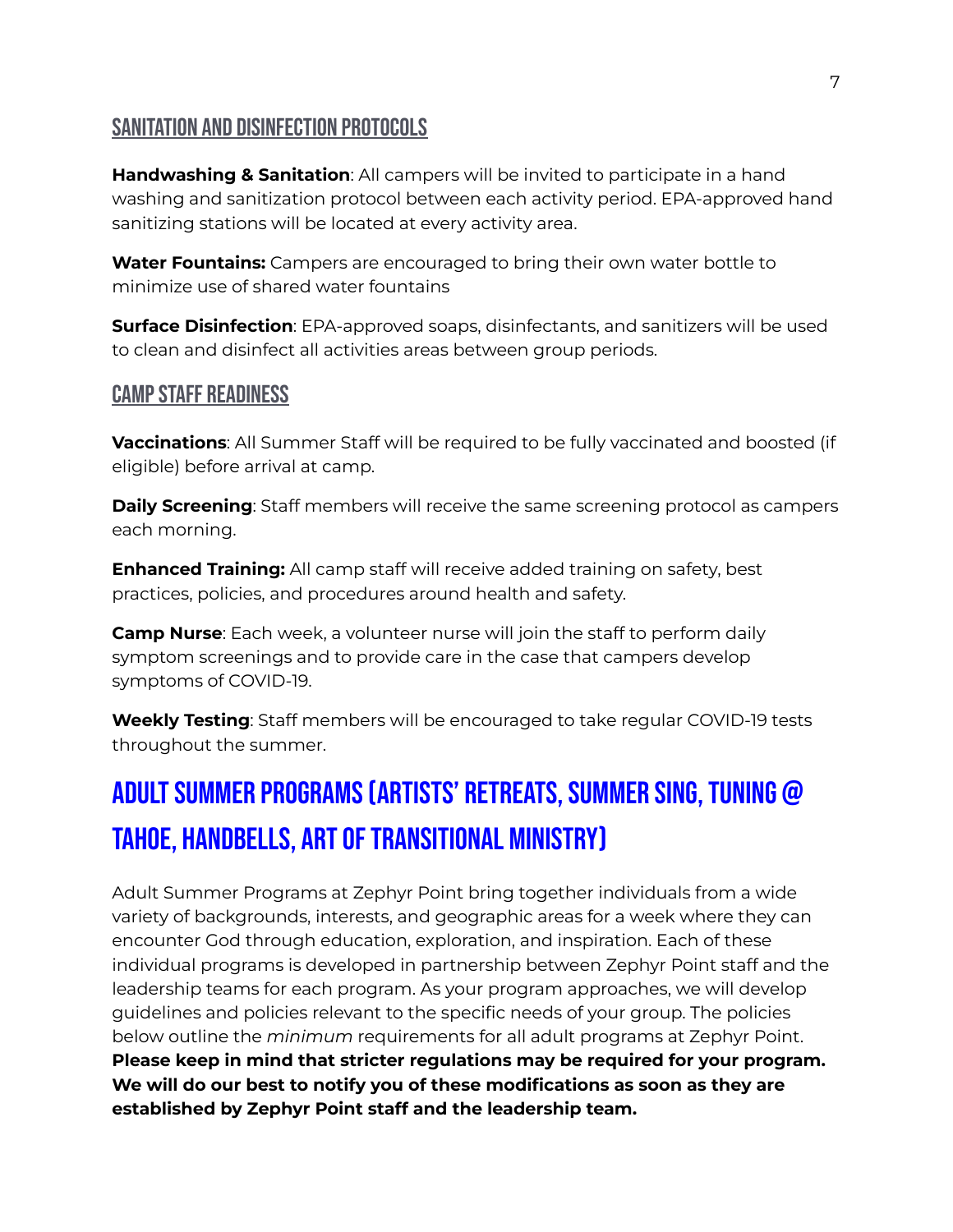### <span id="page-7-0"></span>COVID-19 Vaccination Status Requirements

Vaccination remains the safest and most effective way to stop the spread of COVID-19. The CDC recommends that everyone 5 years and older get fully vaccinated against COVID-19. COVID-19 vaccinations are widely available for all individuals over the age of 5 years old. For more information on COVID-19 vaccines, visit the [CDC](https://www.cdc.gov/coronavirus/2019-ncov/vaccines/index.html) [COVID-19](https://www.cdc.gov/coronavirus/2019-ncov/vaccines/index.html) Vaccine Home Page.

#### **In line with the CDC recommendations, Zephyr Point strongly recommends that all participants are fully vaccinated before program participation.**

In order to ensure a Culture of Care, we encourage all program participants to meet one of the following criteria before arrival:

1) Have received the second dose of a 2-dose vaccine series (Pfizer & Moderna) or 1 dose of a single-dose vaccine (J&J) in the last 6 months OR have received a booster of any vaccine

2) Receive a negative PCR molecular test result (not an antigen test result) administered within 72 hours of arrival.

3) Have been diagnosed with COVID-19 within the past 90 days and receive clearance to end isolation from a healthcare provider

#### **At this time, we do not anticipate that participants will be asked to show proof of vaccination (vaccinated participants) OR negative PCR test/Documentation of Recovery (unvaccinated participants) upon arrival at Zephyr Point.** That said,

Zephyr Point staff will keep track of the latest federal, state, and local recommendations as the pandemic continues, and may be required to adjust this recommendation to a requirement at a later time. Either way, we do hope that participants will take these recommendations seriously in order to ensure the health and safety of all Zephyr Point staff and program participants, and will prepare to meet one of these qualifications before their week of participation.

# <span id="page-7-1"></span>OTHER HEALTH AND SAFETY PROTOCOLS (ADULT PROGRAMS)

#### <span id="page-7-2"></span>Masking:

CDC guidelines state that individuals regardless of vaccination status do not need to wear masks when outdoors unless you are in an area of high community transmission. Therefore, **masks will not be required while outdoors.** If positivity rates rise to the "high transmission" category in Douglas County, NV before the start of your event, this policy will be revised.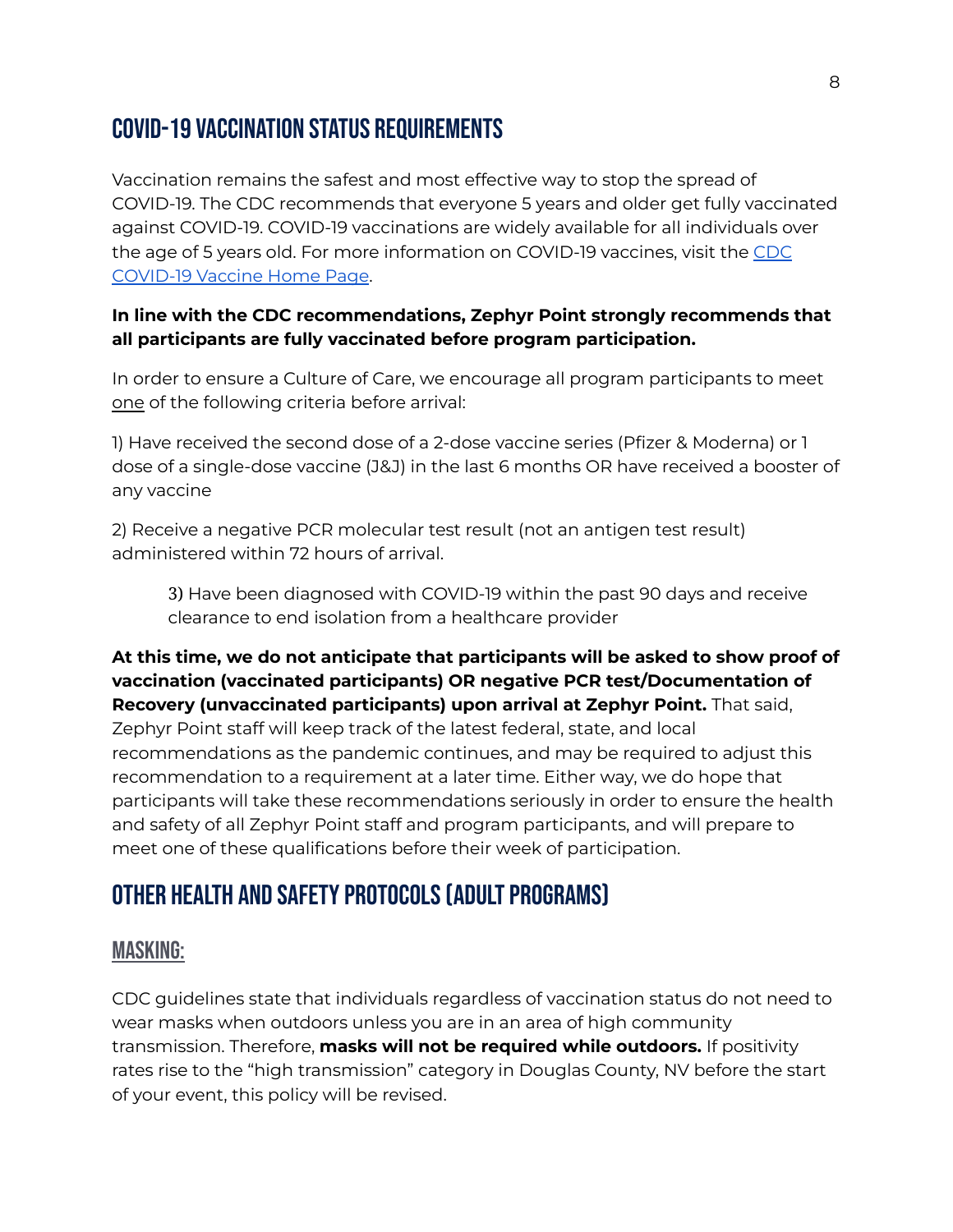The large majority of Adult Program activities take place inside our conference facilities. Zephyr Point will make policies for indoor masking by following the Centers for Disease Control guidance on community transmission level in Douglas County, NV:

| <b>COVID-19</b><br><b>Community Level</b> | <b>Zephyr Point Masking Measures</b>                                                                                                                                                                            |
|-------------------------------------------|-----------------------------------------------------------------------------------------------------------------------------------------------------------------------------------------------------------------|
| Low Transmission                          | • Masks strongly recommended indoors for all<br>participants, but not required.<br>Participants may choose to wear a mask based on<br>personal preference or personal level of risk (N95 &<br>KN95 recommended) |
| Medium<br>Transmission                    | Masks required for all participants in indoor spaces<br>except when eating, drinking, or sleeping<br>• Masks are not required outdoors<br>Masks should be worn securely around nose and<br>mouth when indoors   |
| <b>High Transmission</b>                  | • N95 or KN95 masks required by all participants,<br>both indoors and outdoors (unless 6ft distance is<br>maintained)<br>• Masks should be worn securely around nose and<br>mouth at all times                  |

(For more information on community transmission levels, visit the CDC COVID-19 [Community](https://www.cdc.gov/coronavirus/2019-ncov/science/community-levels.html) Levels Page.)

If a participant has a health condition that makes them unable to wear a mask, please plan to provide accompanying documentation from their healthcare provider approving this exemption at check-in upon arrival at Zephyr Point.

#### <span id="page-8-0"></span>Physical Distancing:

Zephyr Point staff in partnership with program leaders will do our best to accommodate 3-6ft distance when setting up indoor meeting spaces for adult programs. When possible, windows and doors will be kept open to maximize air circulation.

While the dining halls will likely be full at mealtime, limited tables will be made available for guests who would prefer to eat outdoors.

#### <span id="page-8-1"></span>Sanitation and Disinfection Protocols:

**Handwashing & Sanitation**: All are encouraged to practice good hand washing and sanitization protocol throughout their stay at Zephyr Point. EPA-approved hand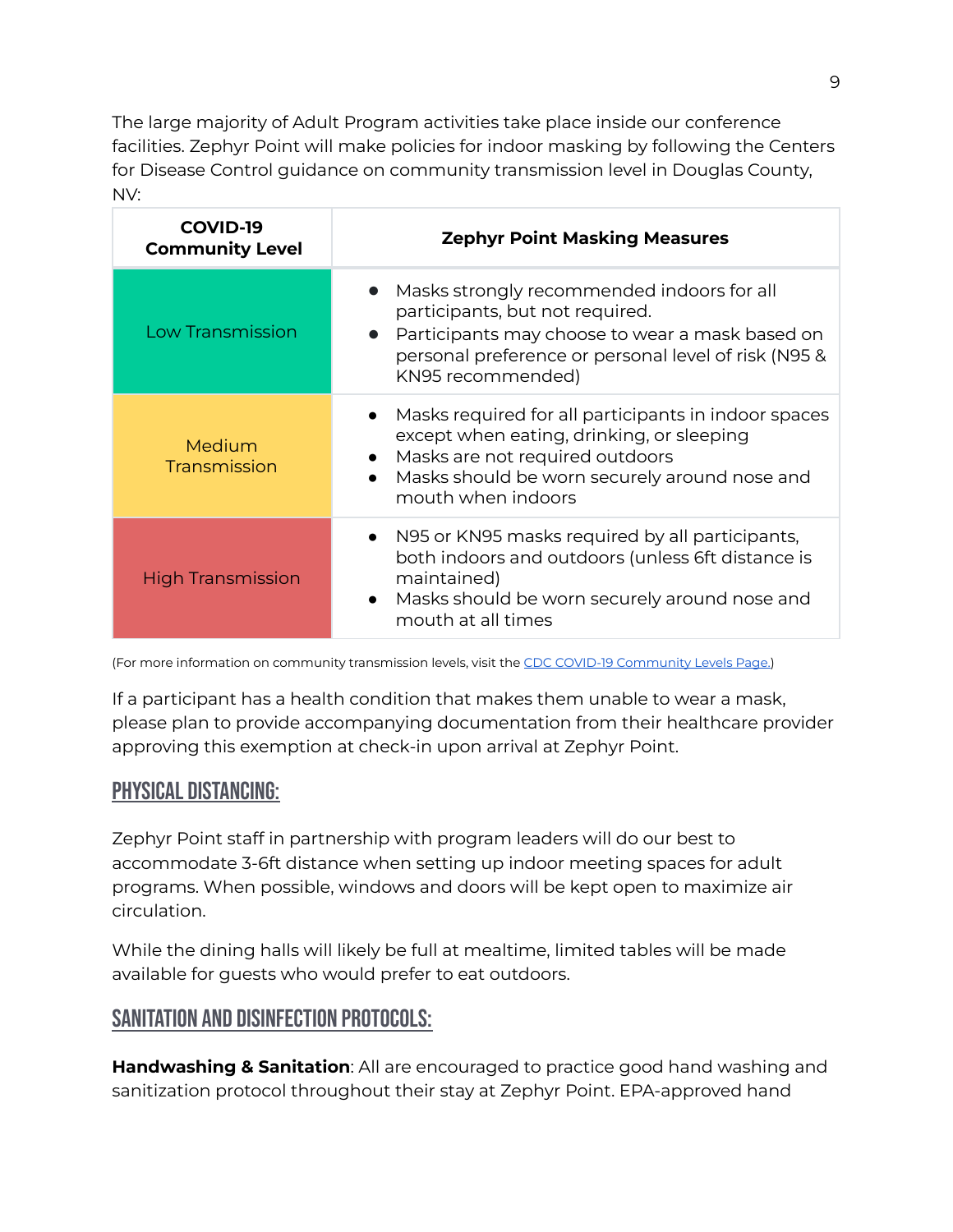sanitizing stations will be located in each meeting room.

**Surface Disinfection**: EPA-approved soaps, disinfectants, and sanitizers will be used by Zephyr Point housekeeping staff to clean and disinfect all activities areas between group periods.

**Housekeeping:** Daily housekeeping services in individual rooms will not be provided. Extra towels and linens will be available upon request.

### <span id="page-9-0"></span>**SOURCES**

CDC Interim Public Health [Recommendations](https://www.cdc.gov/coronavirus/2019-ncov/vaccines/fully-vaccinated-guidance.html) for Fully Vaccinated People CDC Guidance for [Operating](https://www.cdc.gov/coronavirus/2019-ncov/community/schools-childcare/summer-camps.html) Youth Camps American Camp [Association](https://www.acacamps.org/resource-library/coronavirus/camp-business/field-guide-camps) (ACA) Field Guide For Camps

# <span id="page-9-1"></span>FOR MORE INFORMATION...

For the latest COVID-19 Recommendations, visit: Centers for Disease Control COVID-19 [Homepage](https://www.cdc.gov/coronavirus/2019-ncov/your-health/about-covid-19.html) Centers for Disease Control COVID-19 [Vaccination](https://www.cdc.gov/coronavirus/2019-ncov/vaccines/index.html) Index State of Nevada [Resources](https://doe.nv.gov/home/COVID_Resources/) Related to COVID-19 Douglas County COVID-19 [Community](https://www.douglascountynv.gov/government/departments/emergency_management/community_resources_due_to_c_o_v_i_d-19) Resources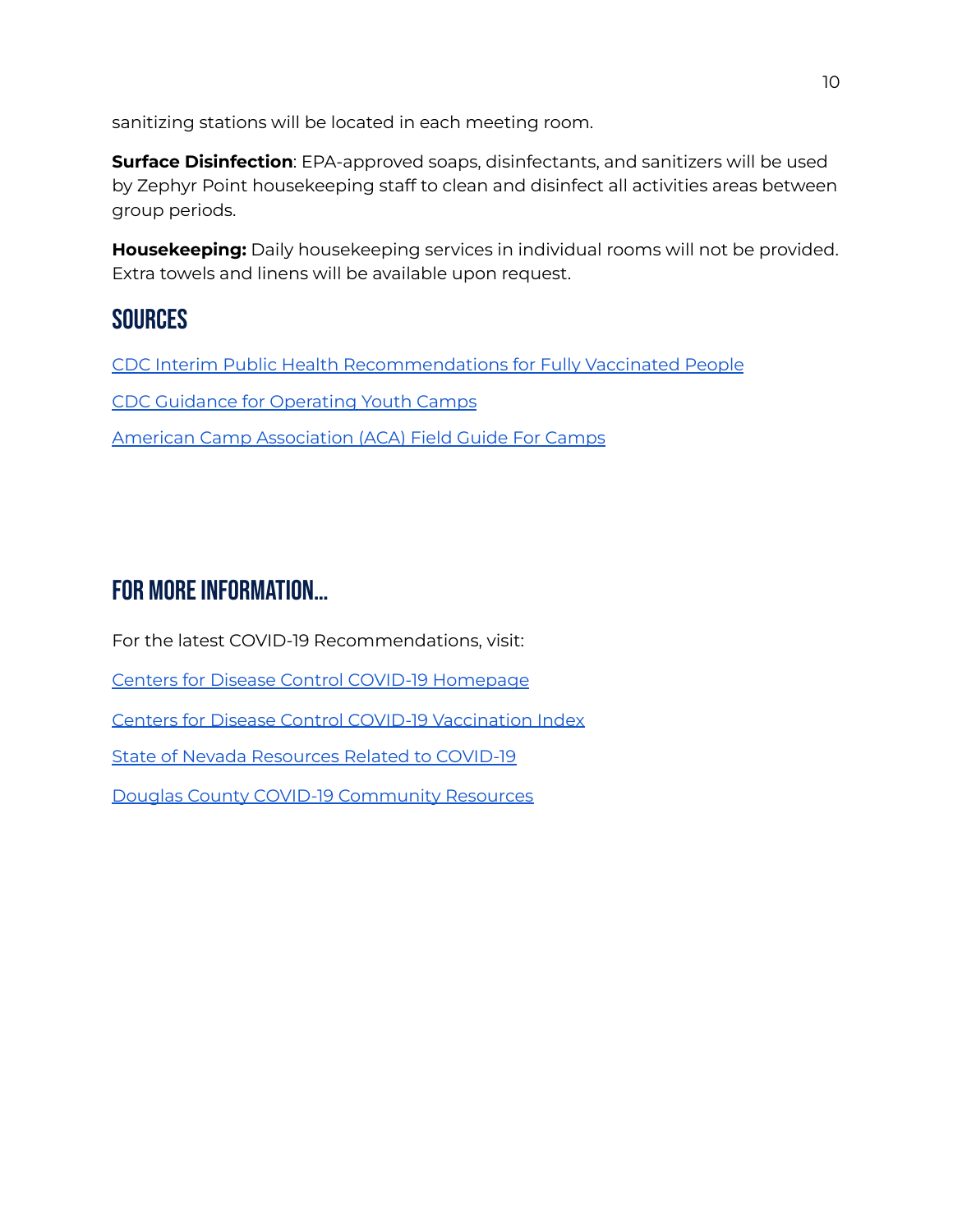# Wildfire Smoke Policies and Procedures

# <span id="page-10-0"></span>**OUR COMMITMENT TO CARE**

As wildfires become increasingly common and grow in intensity across the Western Region due to the effects of climate change, Zephyr Point is dedicated to doing all that we can to balance our commitment to provide our camps and programs for guests with the health and safety of our participants and staff.

### <span id="page-10-1"></span>Air quality and camp operations

Extended exposure to air pollutants can have negative health impacts, especially for children and adults with respiratory and cardiac conditions. Therefore, our response to smoke will be based on the daily Air Quality Index (AQI). The following diagram outlines the relationship between AQI, activity recommendations from the CDC, and Zephyr Point camp operations.:

| <b>AQI</b>               | <b>Health Effects</b>                                                                                                                                       | CDC Recommendation                                                                                                                                                                                                        | Zephyr Point Camp Operations                                                                                                                                                                                                                                                                |
|--------------------------|-------------------------------------------------------------------------------------------------------------------------------------------------------------|---------------------------------------------------------------------------------------------------------------------------------------------------------------------------------------------------------------------------|---------------------------------------------------------------------------------------------------------------------------------------------------------------------------------------------------------------------------------------------------------------------------------------------|
| $0 - 50$<br><b>GREEN</b> | The air is considered<br>healthy for all.                                                                                                                   | <b>Outdoor activities</b><br>recommended.                                                                                                                                                                                 | No change in operations                                                                                                                                                                                                                                                                     |
| 51-100<br><b>YELLOW</b>  | Air is unhealthy for<br>extremely sensitive<br>children and adults                                                                                          | <b>Outdoor activities</b><br><b>recommended for most</b><br>children except those<br>known to respond to air<br>pollution at this level                                                                                   | <b>Special attention will be paid to</b><br>children and staff with<br><b>preexisting health conditions</b><br>that are vulnerable to air<br>pollution, with possible activity<br>modifications                                                                                             |
| 101-150<br><b>ORANGE</b> | The air is unhealthy<br>for sensitive groups,<br>including children<br>under 18, adults over<br>55, and adults with<br>respiratory or<br>cardiac conditions | <b>Outdoor exertion for all</b><br>children or sensitive<br>adults should be limited<br>in duration and<br>intensity. When<br>possible, all outdoor<br>activity should be<br>moved to times when<br><b>AQI</b> is lowest. | <b>Camp operations will be</b><br>modified to limit duration and<br>intensity of outdoor activities as<br>much as possible. Additional<br>indoor break times will be added<br>to the schedule. N95 or KN95<br>masks will be made available for<br><b>ZP staff and campers (if desired).</b> |
| 151-200<br><b>RED</b>    | The air is unhealthy<br>for all.                                                                                                                            | <b>Outdoor activities</b><br>should be avoided for<br>children and adults.                                                                                                                                                | <b>Camp operations will be</b><br>transitioned to completely<br>indoors. Recognizing that indoor<br>space is extremely limited at<br>Zephyr Point, if we are unable to<br><b>transition indoors at ZP or</b><br>another nearby location, camp<br>may be canceled.                           |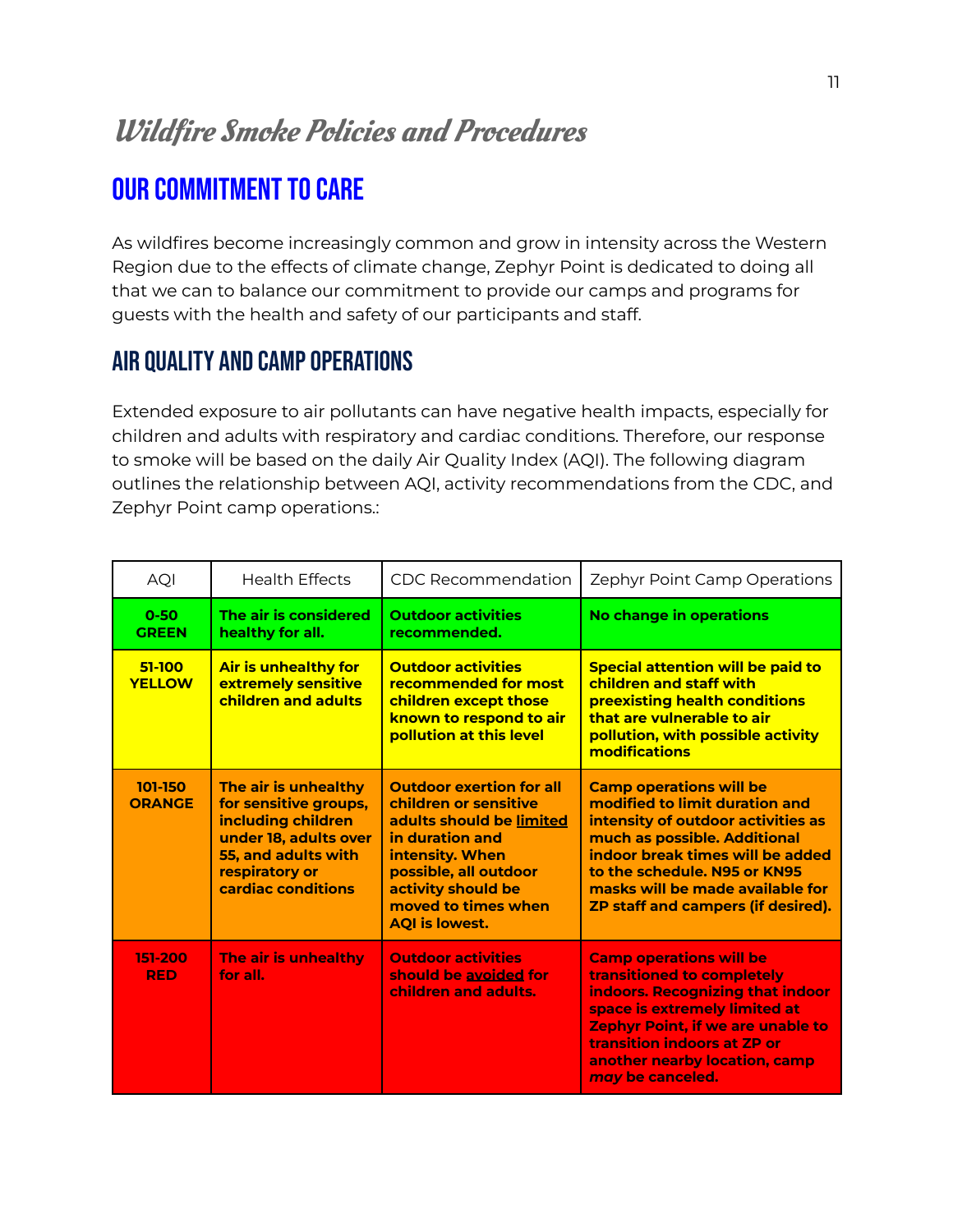| $201+$ | The air is extremely<br>unhealthy for all. | <b>Outdoor activities</b><br>should be avoided for<br>children and adults,<br>preferably in an indoor<br>space with filtered air. | If the AQI is expected to remain<br>above 200 for 2+ hours, camp<br>will be canceled. Cancellations<br>may be offered on a daily basis,<br>or for multiple days depending<br>on the AQI forecast for the week.<br>In the case of cancellation, a<br>prorated refund will be offered<br>to all campers for the days that<br>camp is closed. |
|--------|--------------------------------------------|-----------------------------------------------------------------------------------------------------------------------------------|--------------------------------------------------------------------------------------------------------------------------------------------------------------------------------------------------------------------------------------------------------------------------------------------------------------------------------------------|
|--------|--------------------------------------------|-----------------------------------------------------------------------------------------------------------------------------------|--------------------------------------------------------------------------------------------------------------------------------------------------------------------------------------------------------------------------------------------------------------------------------------------------------------------------------------------|

*\* Modified from "Wildfire Smoke: A Guide for Public Health Officials," 2019. https:/ www.airnow.gov/sites/default/files/2021-09/wildfire-smoke-guide\_0.pdf*

### <span id="page-11-0"></span>ACCOMMODATIONS FOR SENSITIVE CAMPERS OR STAFF

At Zephyr Point, it is our goal to work in partnership with parents to create the best camp environment for each individual child. In circumstances where air quality is a concern, we are committed to working with parents to accommodate the health and safety needs of every child.

We encourage all parents who have questions, concerns, or requests for accommodations for their child to reach out to the Program Department so that we can work together to establish a care plan (775-588-6759 ext 113).

If your child has a documented medical condition and is sensitive to wildfire smoke, you may reach out to Zephyr Point to request a refund. Refunds will only be granted if the AQI is forecasted to hover above 100 AQI for 2+ hours and with a doctor's verification of an underlying health condition making your child vulnerable to air pollution.

Staff members who are experiencing negative health effects due to wildfire smoke are encouraged to maintain open communication with their supervisor. If you are unable to work or would like to request a special accommodation due to an underlying health condition or symptomatic response to the smoke, you will either need to provide medical documentation or get approval from the camp nurse in order to be excused from work.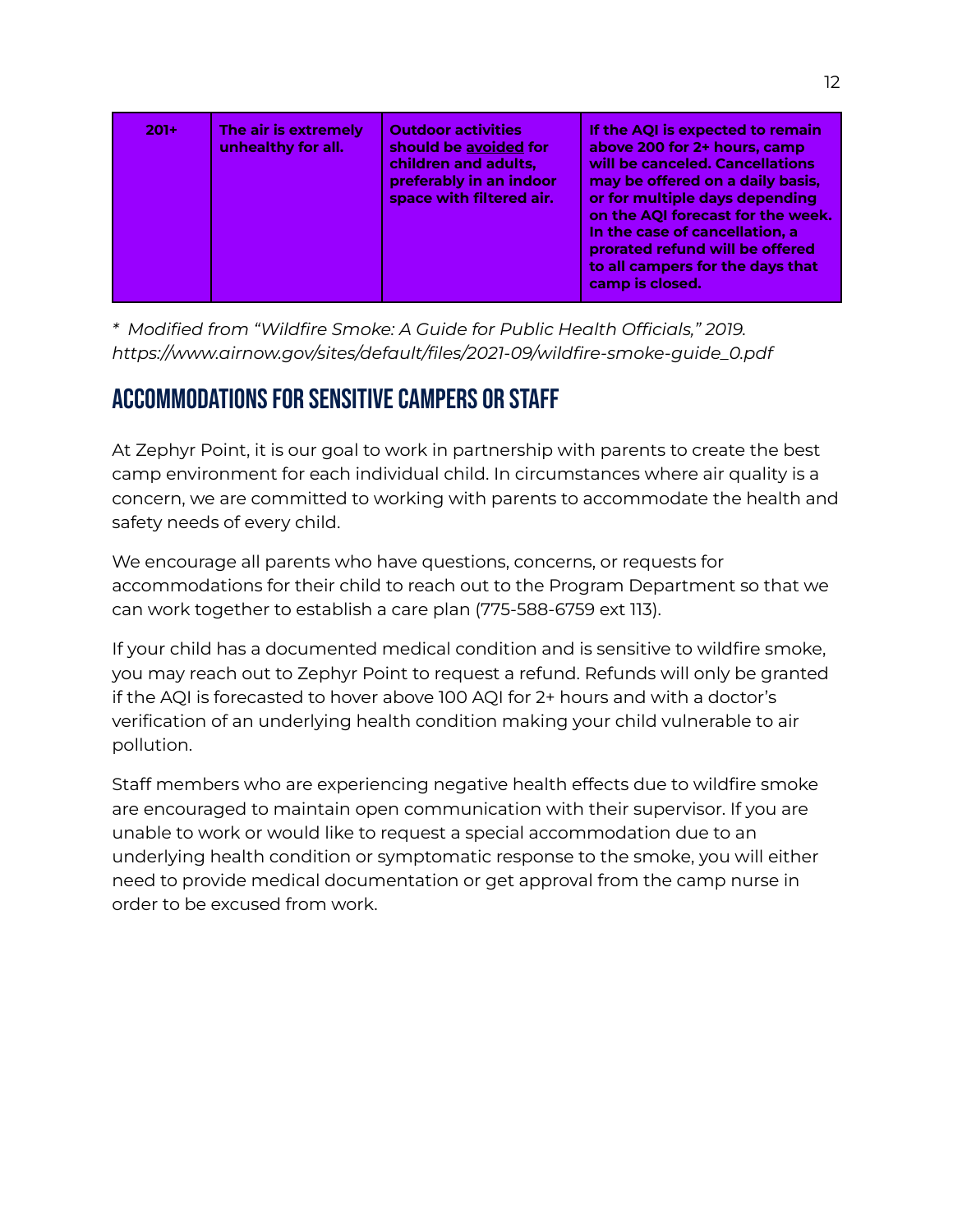### <span id="page-12-0"></span>Campcancellations

Zephyr Point may be required to cancel camp operations due to wildfire smoke under the following circumstances

- AQI 151-200 is forecasted for 2+ hours and there is no indoor space available for camp operations
- AQI 200+ forecasted for 2+ hours

Program staff will be monitoring AQI throughout the entire day as well as taking in predicted wind patterns in order to have the best read on AQI. Zephyr Point relies primarily on AirNow.gov and Purple Air to monitor the various sensors in the area as well as Windy.com to monitor wind patterns.

We will do our best to notify parents as efficiently as possible in the case of cancellation. In most cases, cancellations will be assessed on a day-by-day basis, but there may be circumstances under which Zephyr Point will be required to cancel an entire week of camp. Zephyr Point will make cancellation calls by no later than 6:30 am the day of camp.

Any time that Zephyr Point is required to cancel camp, campers will receive a prorated reimbursement for the days that camp was closed. We will do our best to process refunds within one week of the date of cancellation. Zephyr Point will automatically initiate the refund process, so there is no need to call the office unless it has been over 10 days since the cancellation.

In the unlikely chance that we are required to cancel camp through the end of the season, we will contact families to notify them of the cancellation and process refunds. We will do our best to find alternative employment for summer staff members, but cannot guarantee continued employment through the end of summer.

*A note on backcountry camps***:** Our backpacking camps have been strategically scheduled for the first half of our summer offerings in the hopes of avoiding what has become the standard fire season. Backcountry camps will more than likely be canceled if the AQI hovers around 100 consistently due to the extended and overnight outdoor exposure. AQI will be monitored in the area where the backcountry campers are headed. Back up routes will be implemented if able to successfully avoid high AQI areas. Due to the immersive nature of these programs, day by day cancellation is not an option. Therefore, in the case of a new or unexpected fire causing high AQI or fire danger to backcountry campers evacuation protocols will be initiated. Our Emergency Action Plan for our backpacking camps can be found separately.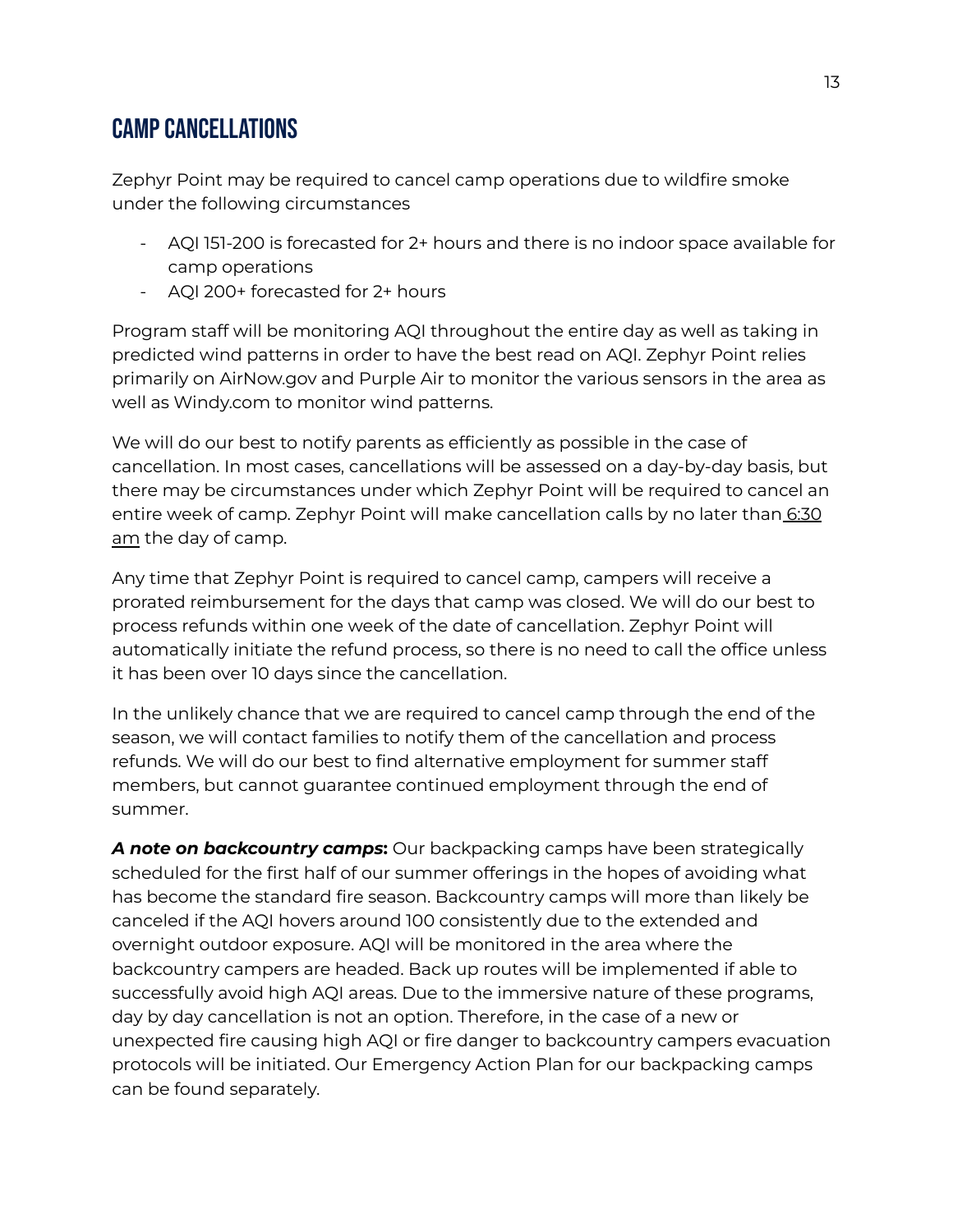# <span id="page-13-0"></span>Frequently Asked Questions

#### <span id="page-13-1"></span>**What happens if Zephyr Point is required to cancel camp operations?**

Any time that Zephyr Point is required to cancel camp due to the recommendation of local jurisdictions or if we make a safety call based on the guidance of experts, we will let everyone know as soon as possible. All campers will receive a prorated reimbursement for the days that camp was closed. We will do our best to process refunds within one week of the date of cancellation. Zephyr Point will automatically initiate the refund process, so there is no need to call the office unless it has been over 10 days since the cancellation.

#### <span id="page-13-2"></span>**What happens if a participant or staff member develops COVID-19-like symptoms while at camp?**

A space will be set aside specifically for isolating symptomatic participants. After relocating to the isolation space, they will be assessed by the Camp Nurse, tested if tests are available, and likely asked to return home. If a counselor has to go home, we will call in a substitute.

#### <span id="page-13-3"></span>**What happens if there is a positive case of COVID-19 in my program?**

If we encounter this unfortunate situation, we will let every participant that week know if there's a positive diagnosis, and they will be given further information about next steps (suggested quarantine procedures, testing, etc.). Without violating confidentiality, we will be as clear and quick with our communication as possible.

#### <span id="page-13-4"></span>**What do I do if I am unable to receive a negative PCR test within 3 days of arrival?**

All unvaccinated youth campers participating in an overnight camp are required to receive results of a negative PCR COVID-19 test taken within 72 hours of arrival at camp. If you do not get results in time, please let us know. If you would like to bring your camper late after receiving negative test results, we would be happy to have them.

If the PCR test results come back positive, please plan to keep your camper home. In this case, the camper will have two options 1) Register for another camp experience in Summer 2022, assuming they receive clearance to end isolation from their healthcare provider. If the registration fee for the new program is higher, you will be required to pay the outstanding balance, 2) They may transfer 50% of the cost of camp towards registration fee for a program in Summer 2023. Please reach out to the Program Department at Zephyr Point to discuss your options.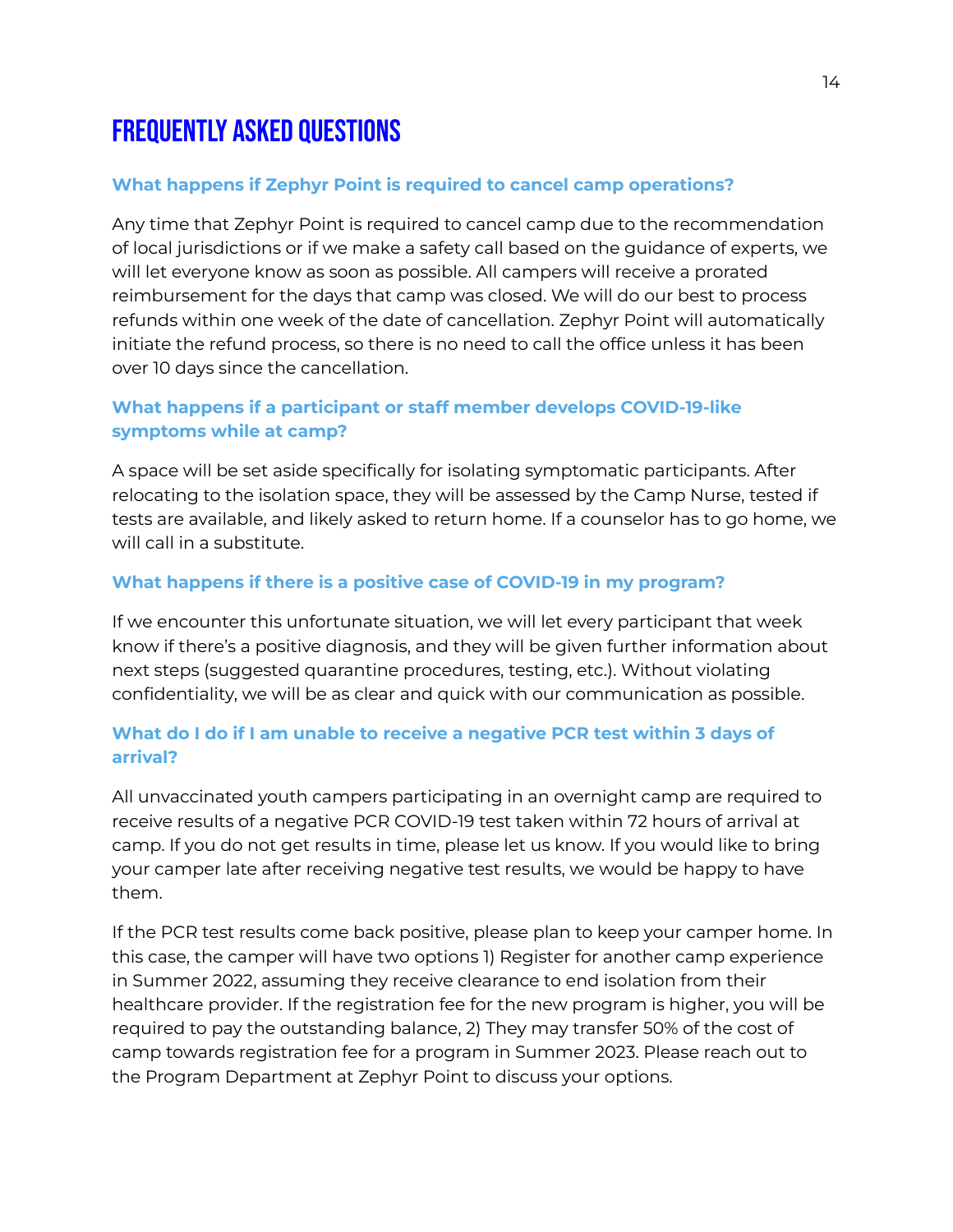#### <span id="page-14-0"></span>**Can I cancel my registration due to COVID-19 concerns and receive a refund?**

No. The only circumstance under which you will receive a full refund of your registration fee is if Zephyr Point is required to cancel camp. Partial Refunds or transfers may be granted in the following instances:

**Cancellation more than 4 weeks in advance of program start date:** If you cancel more than 4 weeks prior to camp, you will lose your non-refundable deposit, but will not be required to pay your remaining balance.

**Cancellation less than 4 weeks in advance of program start date**: You will be eligible to transfer 100% of the cost of the program to another Summer 2022 program (you will be responsible for paying the difference in cost between programs if the registration fee for the new program is higher); OR you may transfer 50% of the cost to a Summer 2023 program.

**Test positive for COVID-19 within 14 days of program start date:** You will be eligible to transfer 100% of the cost of the program to another Summer 2022 program (you will be responsible for paying the difference in cost between programs if the new program is more expensive); OR you may transfer 50% of the cost to a Summer 2023 program.

#### <span id="page-14-1"></span>**Do Family Camp participants who are ineligible for vaccination (under 5 years of age) need to receive a negative test within 72 hours of arrival?**

No. Only participants who are over 5 years of age will be held to the vaccination/testing requirement upon arrival.

#### <span id="page-14-2"></span>**Can I cancel my registration due to wildfire smoke and receive a refund?**

For campers who have a documented medical condition that makes them sensitive to air pollution and the AQI is above 100, you may contact the program department to request a refund (775-588-6759 ext. 113).

For campers without documented health conditions affected by air pollution, we are unable to grant a refund unless Zephyr Point is required to cancel camp. However, we encourage all parents who have questions, concerns, or requests for accommodations for their child to reach out to the Program Department so that we can work together to establish a care plan (775-588-6759 ext 113).

#### <span id="page-14-3"></span>**How will Zephyr Point adjust camp operations in the case of wildfire smoke?**

Zephyr Point will follow the recommendations of the CDC regarding activity level and the Air Quality Index. For more information, please visit page 8 of this document.